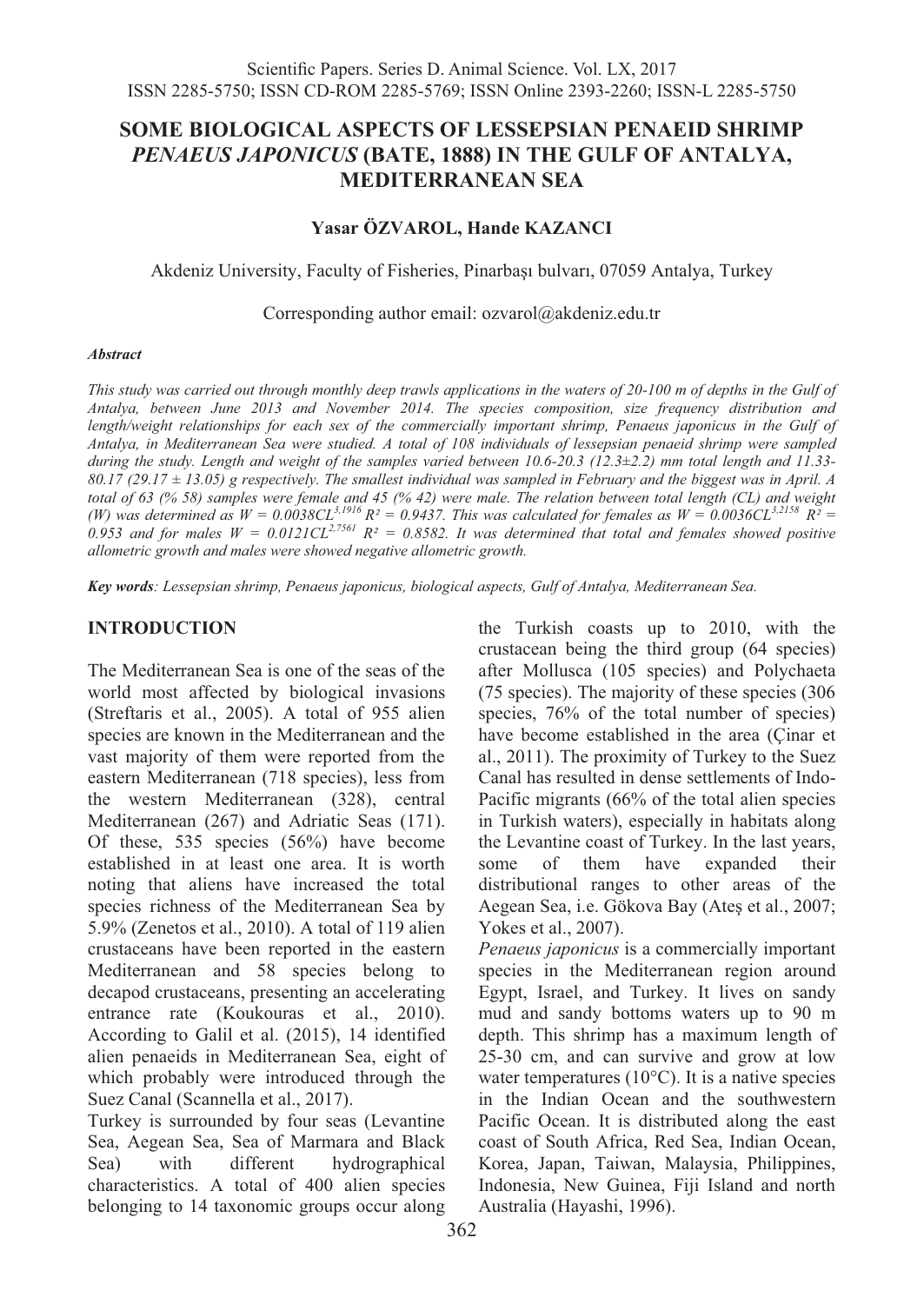In this study, some biological aspects (sex ratio, substrates features, maximum - minimum lengths and weights, lengths frequency distribution etc.) of lessepsian *P. japonicus*, a shrimp of high commercial value, were determined in the Mediterranean Sea.

## **MATERIALS AND METHODS**

The data were from monthly catches in the Gulf of Antalya, June 2013-November 2014. Trawling's were carried out in the Gulf of Antalya on 36° 50' N, 30° 34' E - 36° 45' N, 30° 55' E Mediterranean Sea (Figure 1).

Samplings of shrimps were made by means of a bottom trawl net (22 mm mesh size) every month during a period of 9 months. Trawl shots of about 180 minutes were undertaken at each sampling station at depths of between 20 and 100 m. The samples were used to determine species composition, size frequency, length/weight relationship of the shrimp. For this reason, the species was identified; females and males were sorted by visible thelycum or petesma. All individuals were weighed to the nearest 0.1 g and measured with vernier calipers for their carapax length (CL) from tip of the rostrum to end of the carapax.



Figure 1. Sampling area in the Gulf of Antalya

The relationship between length and weight were calculated using the formula  $W = a CL^b$ , in which W is the total weight (g) and CL is the carapax length (mm). The parameters *a* and *b*  were estimated by functional regression. In the equal *b* value for each species was tested by ttest at the 0.05 significance level to verify that it was significantly different from isometric growth (Froese, 2006).

## **RESULTS AND DISCUSSIONS**

#### *Length frequency distribution*

During this study, a total of 108 specimens of *P. japonicus* were analyzed throughout the research period, 63 (58 %) being females, 45 (42 %) males. The mean size for females was  $34,22341 \pm 2,160858$  mm CL, ranging from 12.2 mm to 22.0 mm; for males  $15,16 \pm 12$ 1.21mm TL, varying from 12.1 mm to 17.4 mm TL. The mean size of females was significantly larger than the mean size of males  $(P < 0.05)$ . The largest female and male were 22.0 mm and 17.4 mm, respectively. The length-frequency distribution diagrams for female, male are given in figures 2, 3.



Figure 2. Size frequency distribution of males *Penaeus japonicus* in the Gulf of Antalya



Figure 3. Size frequency distribution of females *Penaeus japonicus* in the Gulf of Antalya

#### *Length/weight relationship*

The length/weight relationships were calculated for pooled data, males and females separately and were showed in Figures 4, 5, 6. These figures show that males of *P. japonicus* have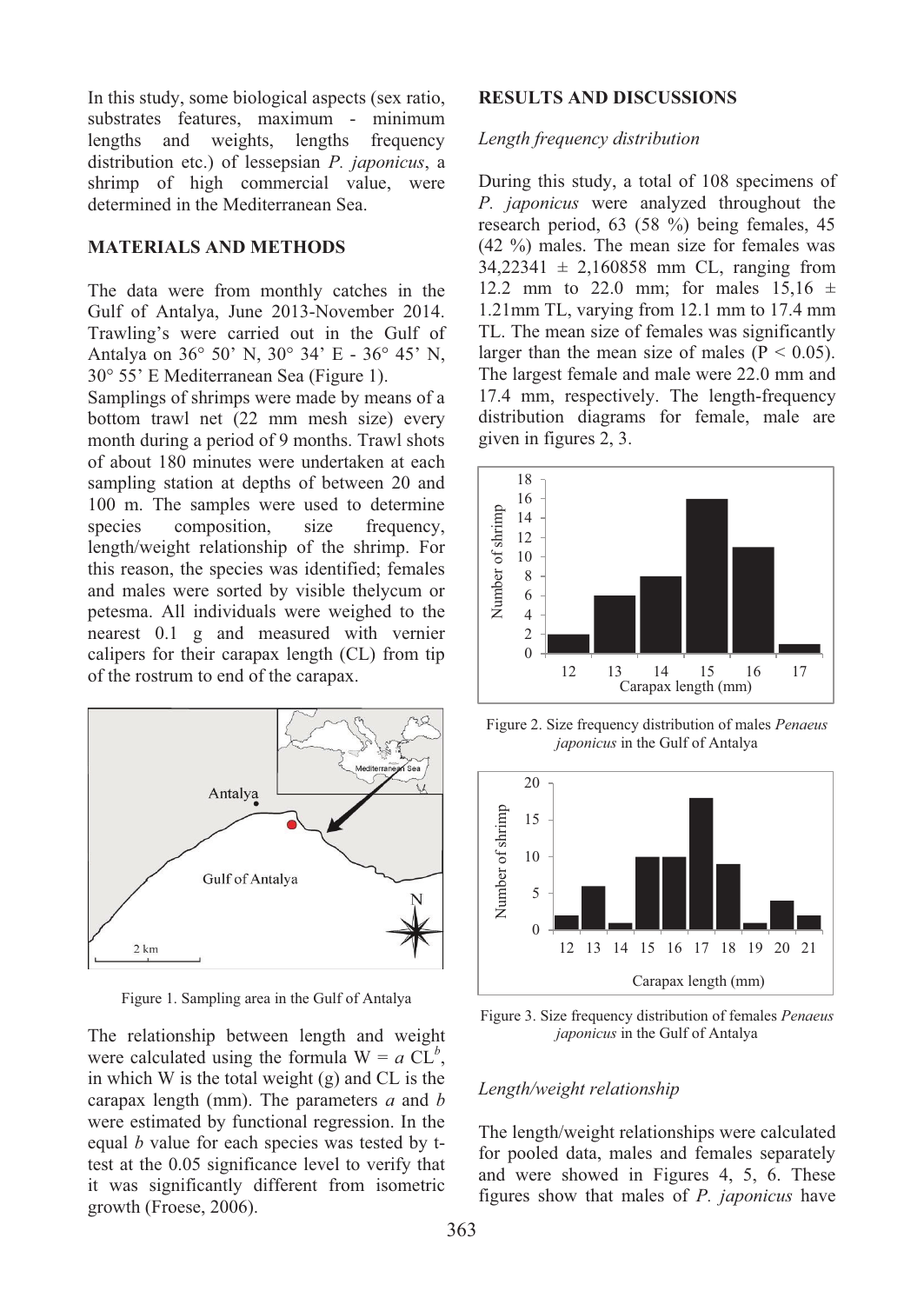fusiform body shape. From visual inspection of the length-weight relationship curves, allometry in growth is observed positive in both pooled data and females. Only males were showed negative allometry.



Figure 4. Length-weight relationship of *Penaeus japonicus* in the Gulf of Antalya







Figure 6. Length-weight relationship for females of *Penaeus japonicus* in the Gulf of Antalya

*Catch composition and habitat features of the research area* 

In this study, while *Penaeus semisulcatus* (de-Hann, 1844), *F. aztecus* and *Metapenaeus monocerus* (Fabricus, 1798), species were living in muddy bottom, *P. japonicus* and *M. hathor* were found in sandy substrates. *P. japonicus* was caught with *M hathor* and *P. kerathurus* by trammel nets intensively especially in shallow water, in research areas. *P. semisulcatus, M. monoceros, Merlicertus (Penaeus) kerathurus* (Forskal, 1775), *M. hathor*, *Metapenaeopsis aegyptia* (Galil & Golani, 1990), *Parapenaeus longirostris* (Lucas, 1846), *Trachypenaeus curvirostris* (Stimpson, 1860), *F*. Aztecus were observed in the catch composition by bottom trawl.

#### *Salinity and temperature*

The salinity of the gulf did not change much during the course of this study. Salinity was 37.0-39.5 ppt. The water temperature was 17- 24°C during study period.

A total of 108 individuals of lessepsian penaeid shrimp were sampled during the study between June 2013 and November 2014.

In this species, it is clear that females grow to a larger size than males. The length/weight relationships showed in Figures 2, 3 also indicated this suggestion. The largest female and male of *P. japonicus* caught in the present study were recorded as 22.0 mm CL (80.17 g) and 17.40 mm CL (30.02 g), respectively.

Our results for *P. Japonicus* were found similar with the findings of Kumlu et al. (1999) who studied same species on the Yumurtalık Bight (North eastern Mediterranean).

#### **CONCLUSIONS**

*P. japonicus* is an indo-Pacific shrimp species and migrated to the Mediterranean Sea. According to study results, this species found similar environmental features in the gulf of Antalya or it could adapt itself to this new habitat. In the study area, it is found maximum 22 mm CL in length and 80.17 g in weight in the gulf of Antalya.

This shrimp species has become one of the commercial shrimp species caught in the Antalya bay.

## **REFERENCES**

Ateş A.S., Katağan T., Kocataş A., 2007. Decapod crustaceans on the coast of Gökova Bay (the